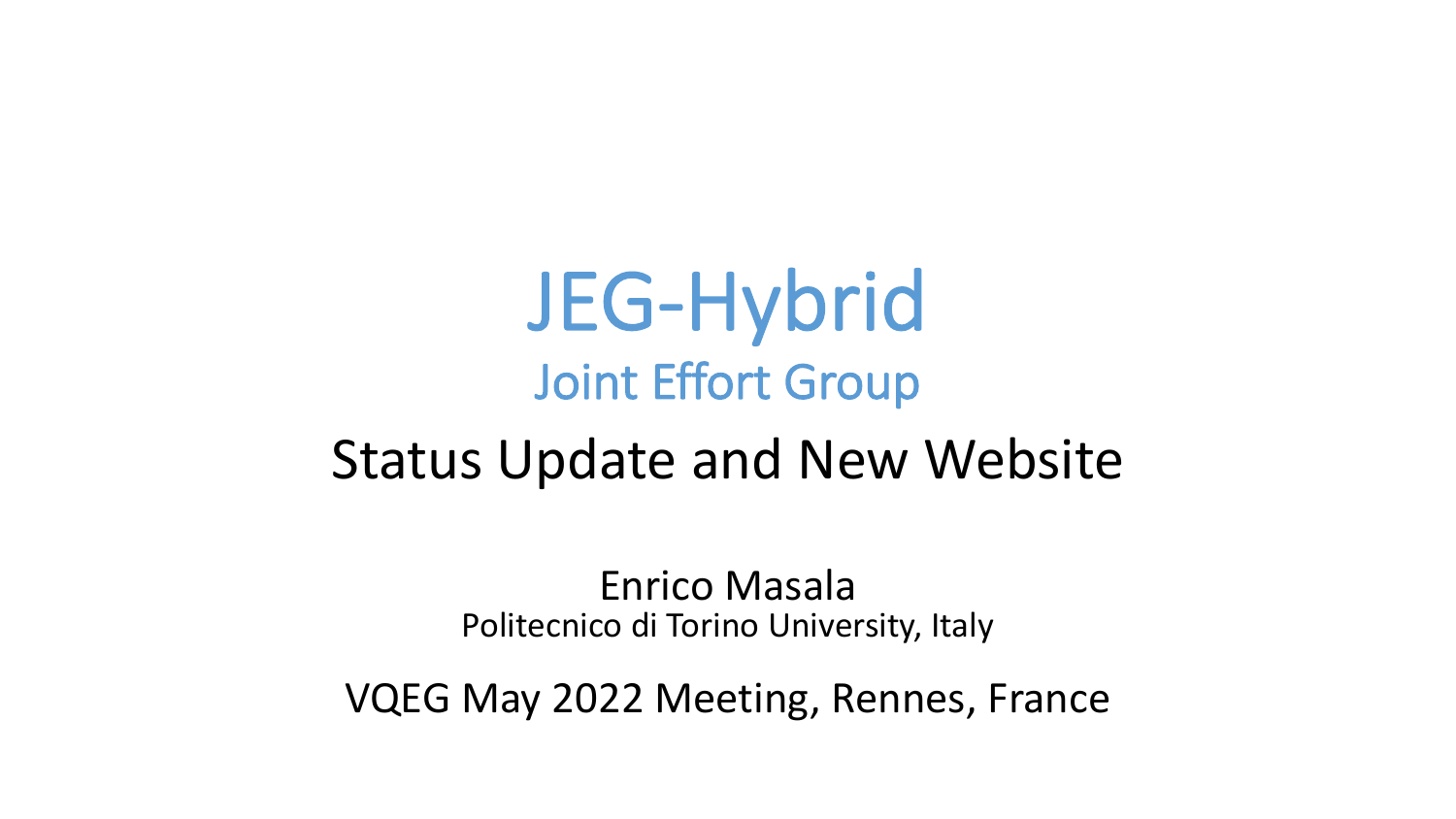# Original Mission and Current Focus

- Originally develop a no reference Hybrid Perceptual/Bit-Stream model
	- With a small set of subjective experiments: limited training possibilities, limited validation
		- Using, e.g., a large scale DB with 60,000+ PVS (no losses) and 500,000+ PVS with distortion due to packet losses, many full-reference objective quality measures, etc.
- Over the last few years, the activities gradually evolved over time to include several areas of Video Quality Assessment (VQA)
	- Tackling new **research questions** with hopefully **long term impact** on the video quality research community
		- Results have been presented in last VQEG meetings (in the JEG-Hybrid sessions)
	- Currently, not directly seeking the development of new metrics or tools readily available for VQA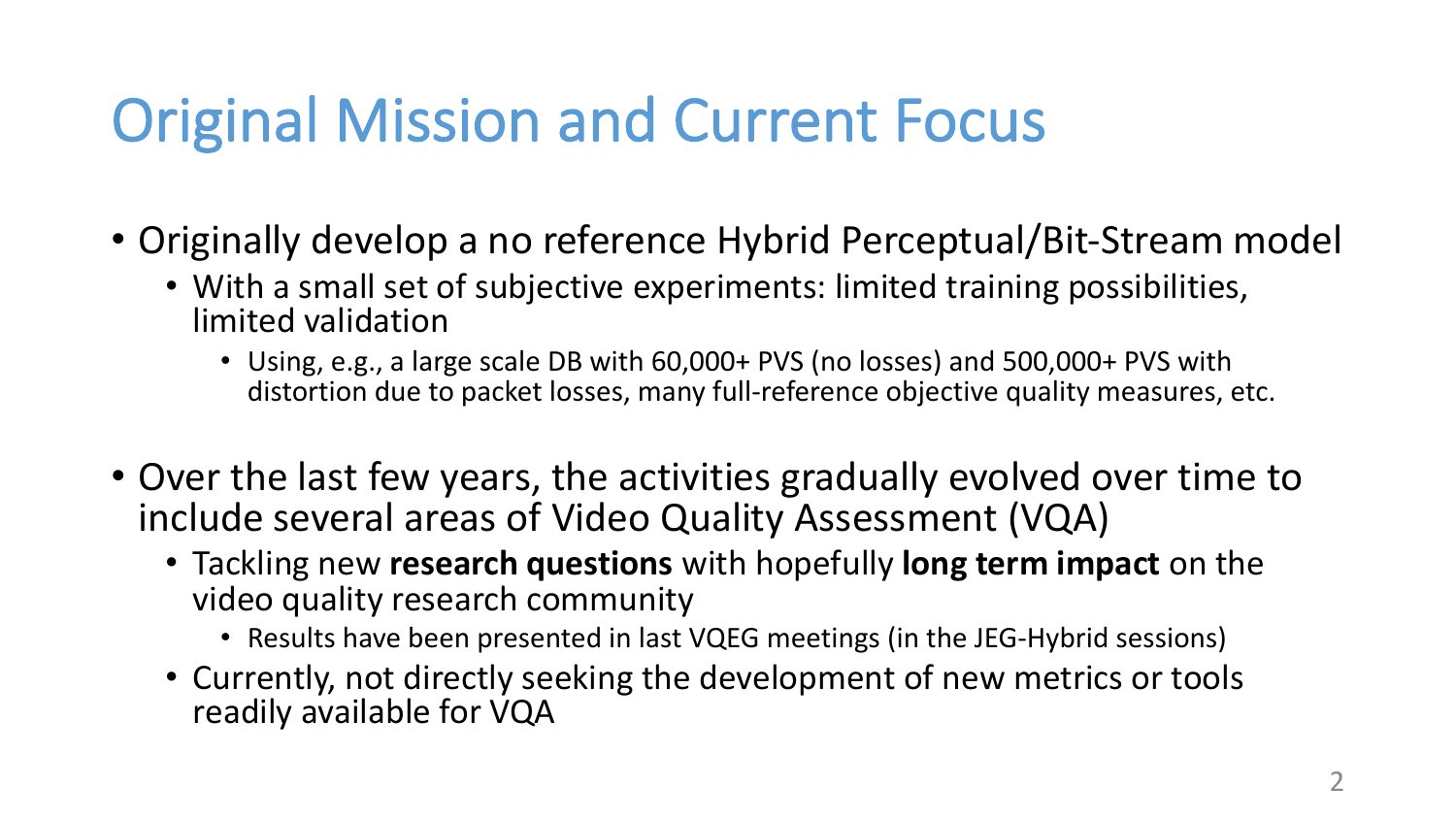## Current Main Research Activities

#### • **Modeling single observers**

- to mimic the behavior of single observers in subjective experiments, to investigate/understand their characteristics, and potentially to run "virtual" subjective experiments
- Developing methods to use a **low amount of subjectively annotated data for VQMs training**
	- Coupled with (less reliably) automatically annotated data, to improve existing VQMs

#### • **Modeling VQM disagreement**

- to achieve better design of subjective experiments, to give hints about which video sequences are most likely to make VQM predictions fail, to **find the most interesting**<br>**SRCs and PVSs** to work with
- **How to promote reproducible research in VQA**
	- By developing methods, approaches, frameworks, and tools; also working on a "stamp" for scientific publications to report on training/benchmarking of DNN-based VQMs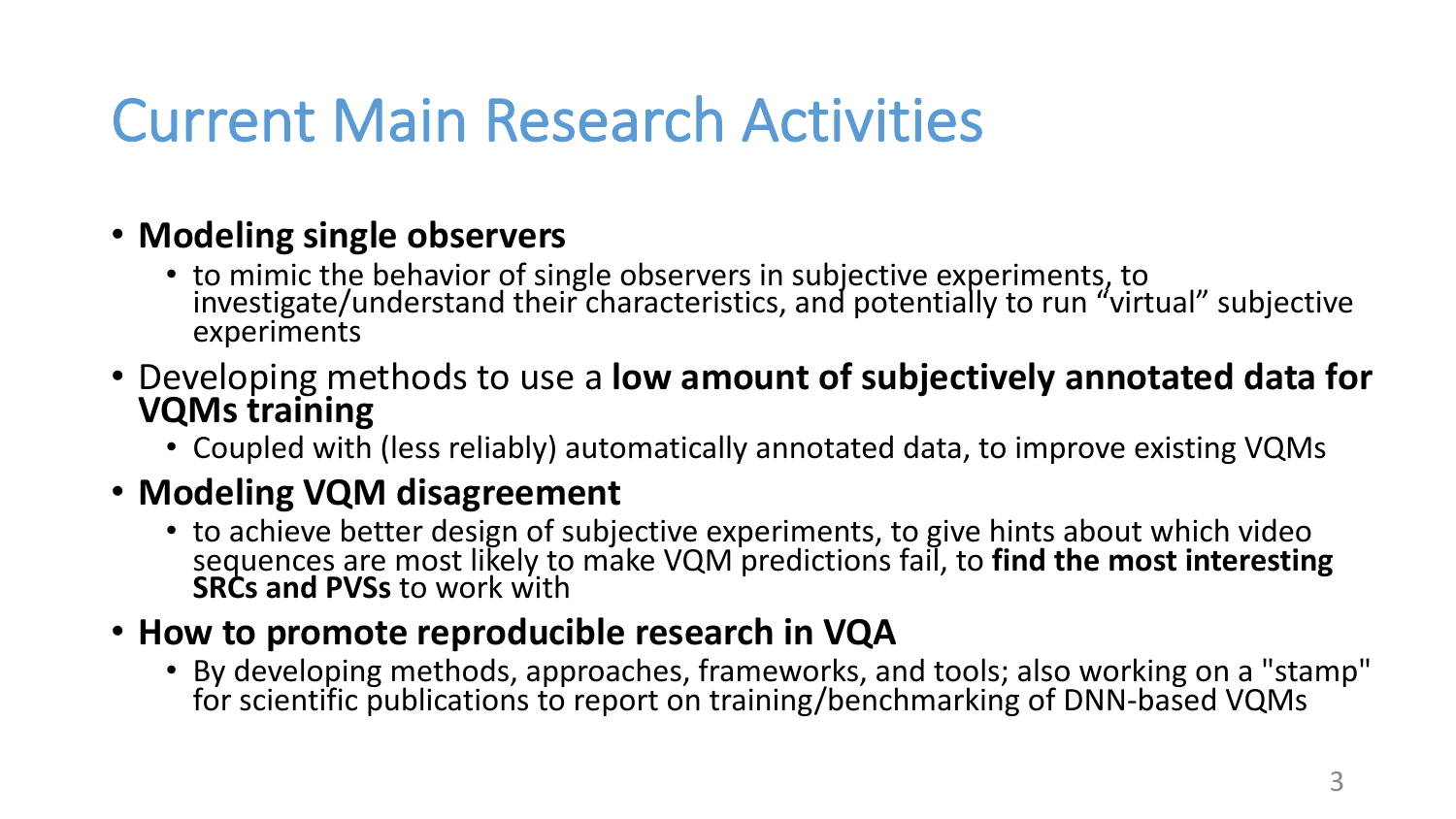### New Website

- We completely redesigned the website to better reflect the activities going on in the project
	- Hosted on GitHub pages for easier management and update
		- Similarly to Tools and Subjective Labs Setup website
	- Reports on current and recent activities, publications, and related resources
		- Old website statically mirrored inside, to preserve history
	- Feedbacks welcome!
- <https://vqegjeg.github.io/jeg-hybrid>

| JEG-Hybrid                                                                                                                                                                                                                                                                                                                                                                                                                        | Mission | People | <b>Activities</b> | Publications                        | Resources | Meetings | About |
|-----------------------------------------------------------------------------------------------------------------------------------------------------------------------------------------------------------------------------------------------------------------------------------------------------------------------------------------------------------------------------------------------------------------------------------|---------|--------|-------------------|-------------------------------------|-----------|----------|-------|
| Mission                                                                                                                                                                                                                                                                                                                                                                                                                           |         |        |                   |                                     |           |          |       |
| The group is an activity within the Video Quality Experts Group (VQEG) that originated in 2009 in the context of the Joint Effort Group (JEG) with the<br>name of JEG-Hybrid. The original aim was to develop an hybrid perceptual/bit-stream model. Over time, the activities changed to involve different areas of<br>Video Quality Assessment (VQA).                                                                           |         |        |                   |                                     |           |          |       |
| In particular, new research questions are being tackled, with hopefully long term impact on the video quality research community including, for instance,<br>modeling single observers, modeling VQMs disagreement, promoting reproducible research in VQA, etc. Currently, the group is not pursuing activities with<br>immediate commercial interest, such as trying to develop new metrics or tools readily available for VQA. |         |        |                   |                                     |           |          |       |
| Current activities are listed in more details in the dedicated page. Join us here to know more.                                                                                                                                                                                                                                                                                                                                   |         |        |                   |                                     |           |          |       |
| More information about the history of JEG and JEG-Hybrid can also be found on the old JEG-Hybrid website.                                                                                                                                                                                                                                                                                                                         |         |        |                   |                                     |           |          |       |
| All other resources are available via the navigation menu.                                                                                                                                                                                                                                                                                                                                                                        |         |        |                   |                                     |           |          |       |
|                                                                                                                                                                                                                                                                                                                                                                                                                                   |         |        |                   |                                     |           |          |       |
| JEG-Hybrid                                                                                                                                                                                                                                                                                                                                                                                                                        |         |        |                   |                                     |           |          |       |
| JEG-Hybrid                                                                                                                                                                                                                                                                                                                                                                                                                        |         |        |                   | The official website of the project |           |          |       |